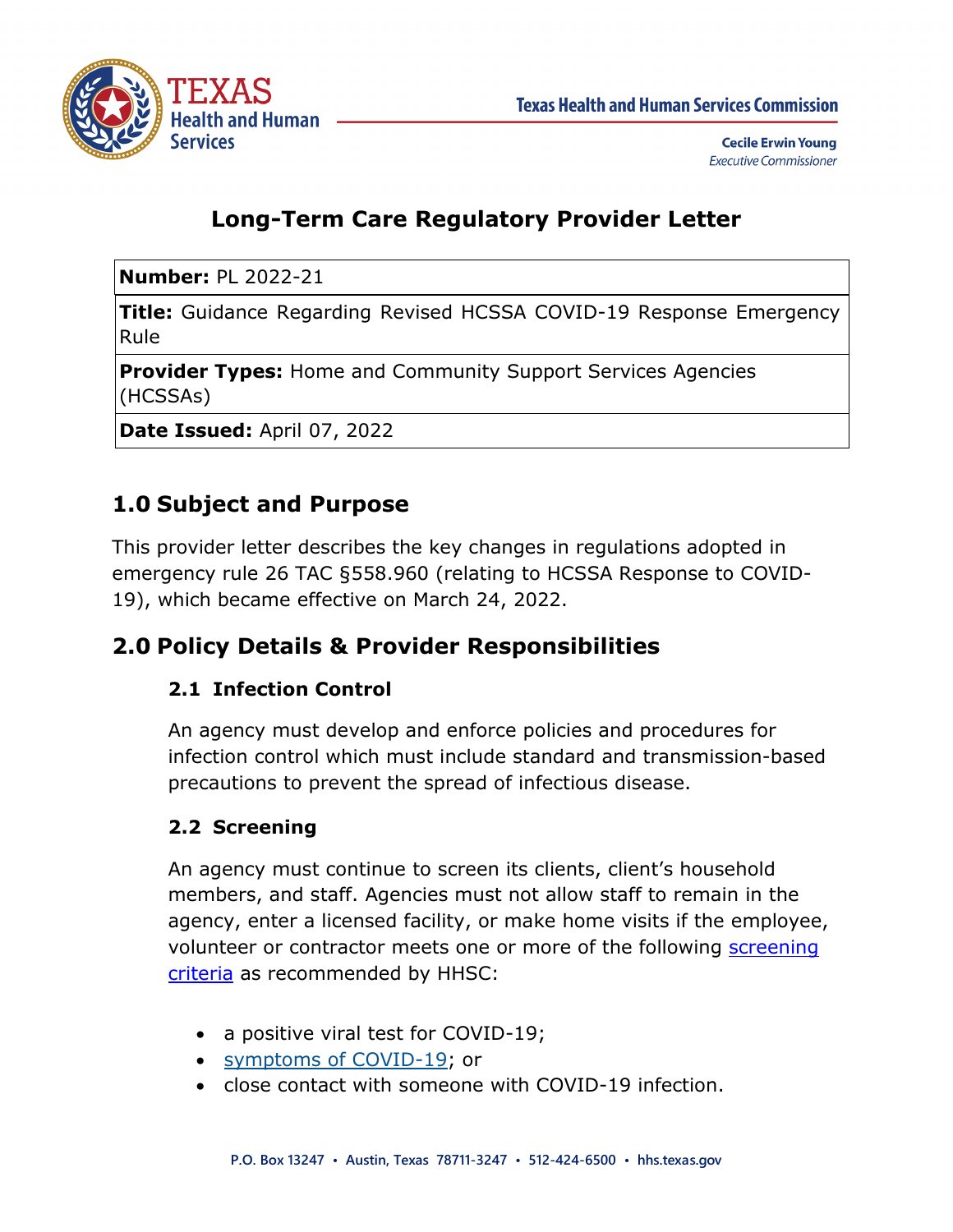Although the required screening must still take place, the agency is no longer mandated to keep a screening log. HHSC surveyors will use the survey process to determine an agency's compliance with the screening requirement by:

- reviewing the agency's infection control policies and procedures;
- interviewing key staff and sampled clients; and
- reviewing the agency's reporting documentation for when a client or staff member has a positive case of COVID-19 to their local health entity.

Please note, a HCSSA is still required to report positive COVID-19 cases to their local health entity. See the listing of local health entities by county at [Coronavirus Disease 2019 \(COVID-19\) Local Health](https://www.dshs.state.tx.us/regions/2019-nCoV-Local-Health-Entities/)  [Entities.](https://www.dshs.state.tx.us/regions/2019-nCoV-Local-Health-Entities/)

If a HCSSA is unable to report to the local health entity, a required report must be made to the DSHS regional office. See the listing of DSHS Regional Offices at [Public Health Regions.](https://www.dshs.texas.gov/regions/default.shtm)

#### **2.3 Non-essential Visits**

To clarify HHSC's intention in 26 TAC §558.960(e)(2), a visit that requires non-essential services can be conducted in the following methods:

- in-person; or
- by phone or video conference, if appropriate to the client's needs.

If the options above are not available, the agency must reschedule the visit for a later date.

Based on client needs and emergency categorization, the agency must ensure that essential and non-essential services are delivered. The agency must evaluate and prioritize non-essential services based on the agency's ability to provide the care as scheduled. It is up to agency to determine the method that will be appropriate based on the needs of the client on the day service delivery is scheduled.